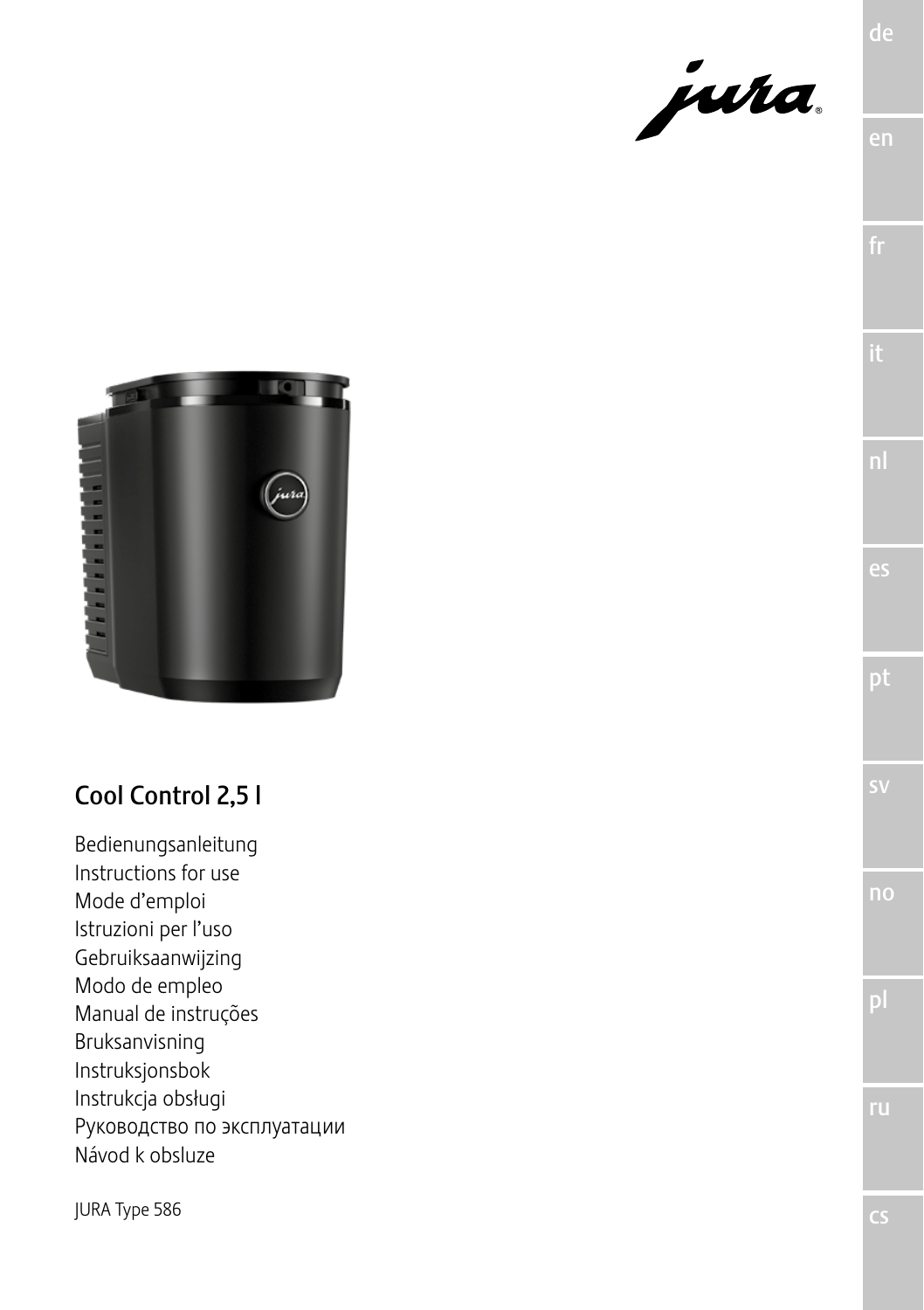# **Your Cool Control**

| 1 |                   |
|---|-------------------|
|   |                   |
|   |                   |
|   |                   |
|   |                   |
|   | $\vert$ n $\vert$ |
|   |                   |
|   |                   |
|   |                   |
|   | es                |
|   |                   |
|   |                   |
|   |                   |

## Symbol description

**Warnings** 

| A CAUTION | Always take note of any information marked with the words CAUTION or WARNING         |
|-----------|--------------------------------------------------------------------------------------|
| A WARNING | and a warning sign. The signal word <b>WARNING</b> draws your attention to potential |
|           | serious injury, and the signal word <b>CAUTION</b> to potential minor injury.        |

Symbols used

| Prompt to take action. This symbol means that you are being prompted to perform some |
|--------------------------------------------------------------------------------------|
| action.                                                                              |
|                                                                                      |

Information and tips to make it even easier to use your Cool Control.  $\mathbf{i}$ 

 $en$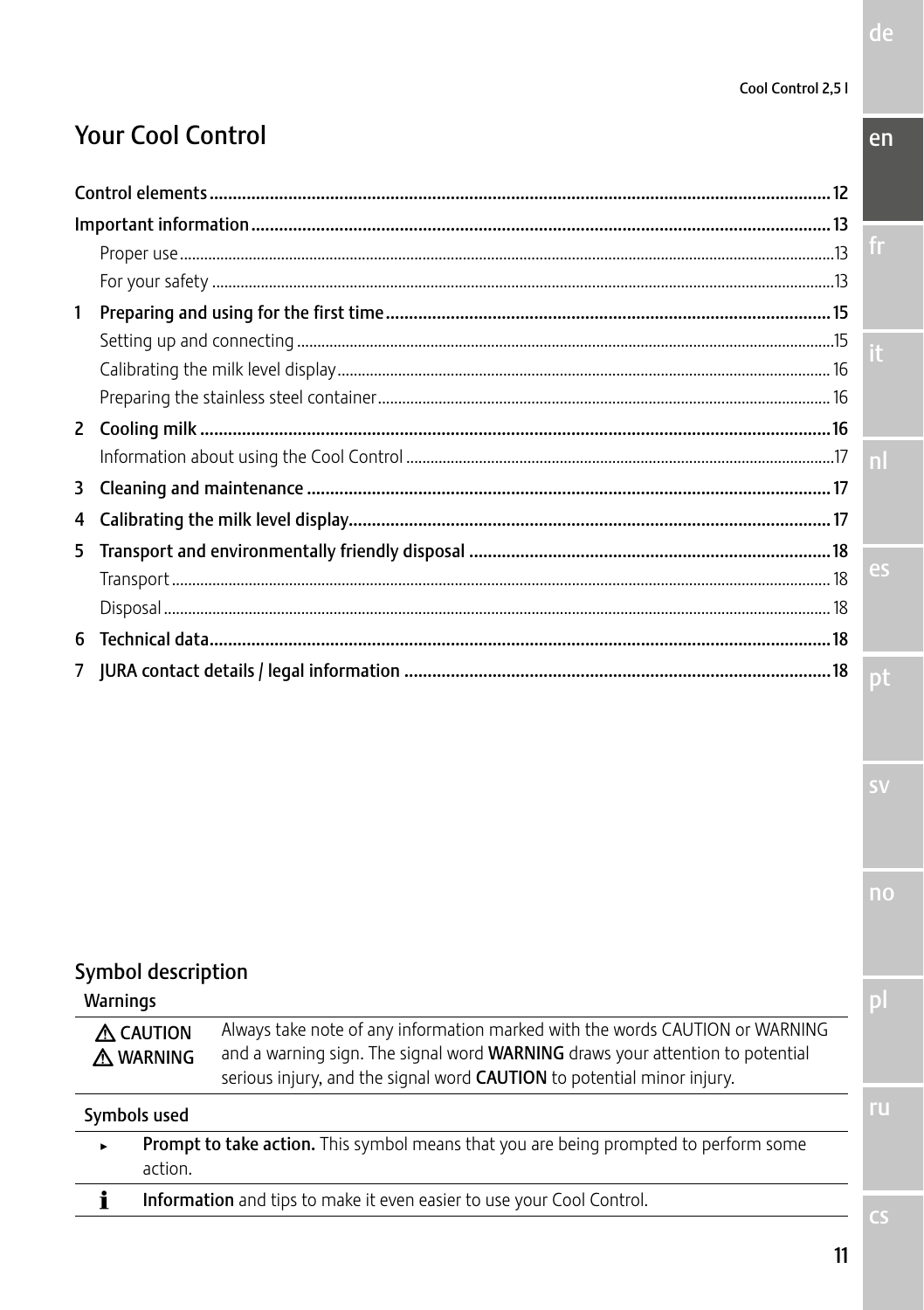# Control elements



- (country-specific versions, not used for USA/ Canada market)
- 2b Mains cable with mains adapter (for USA/Canada market only)
- Metal tube
- **Connector**
- Milk pipe
- Cover (lockable)
- Hexagon key
- Stainless steel container
- Fridge cover



- Machine cover
- Milk level display
- Temperature display
- Calibration button
- Interface for Wireless Transmitter / WiFi Connect
- 6 On/Off button (b)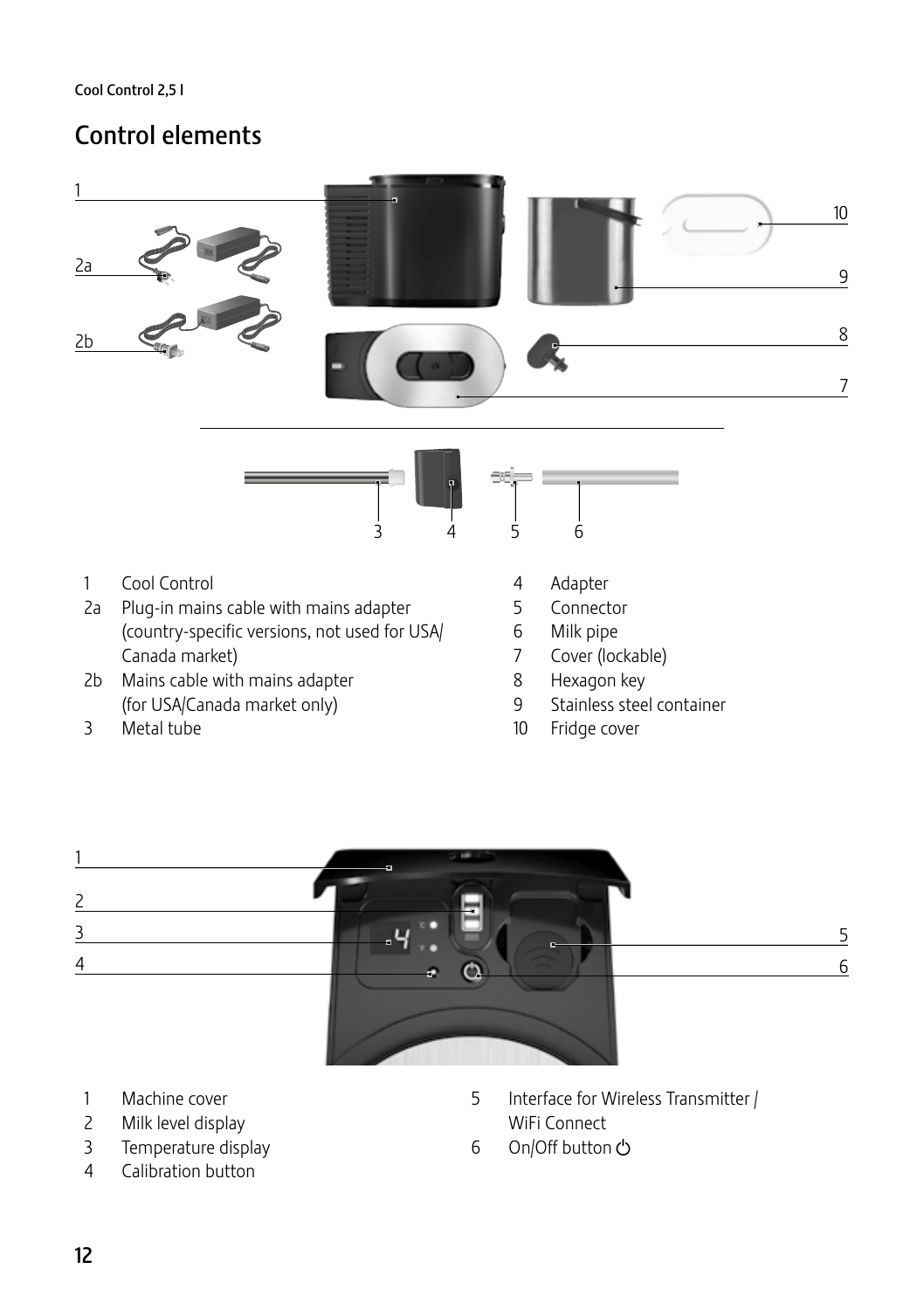# Important information

## Proper use

This machine (cold beverage dispenser) is intended for use in the home and similar situations, for example by customers in hotels, motels and other residential buildings, by workers in shops, offices and other working environments, in catering and similar non-retail applications. It should only be used to keep milk cool in the stainless steel container supplied. Use for any other purpose will be deemed improper. JURA cannot accept any responsibility for the consequences of improper use.

Before using the machine, read these instructions for use thoroughly and completely and comply with the instructions they contain. A warranty service is not applicable for damage or defects caused by non-compliance with the instructions for use. Keep these instructions for use close to the machine and pass them on to the next user.

## For your safety

Please carefully read and observe the important safety information set out below. To avoid danger of potentially fatal electric shock:

- Never use a machine which is damaged or has a defective mains cable.
- Never start the machine with wet hands.
- $\blacksquare$  Before starting the machine, ensure that the mains cable is dry.
- $\blacksquare$  The appliance is only to be used with the power supply unit provided with appliance.
- U Be careful to ensure that the mains cable is not trapped and does not rub against sharp edges.
- $\blacksquare$  Make sure that the Cool Control and the mains cable are not located close to hot surfaces or naked flames.
- $\blacksquare$  Do not locate multiple portable socket-outlets or portable power supplies at the rear of the Cool Control.
- $\blacksquare$  If the mains cable is damaged, it must be replaced with a special mains cable, which is available directly from JURA or from authorised JURA service centres in order to avoid a hazard.
- $\blacksquare$  In the event of signs of damage, for example if there is a smell of burning, unplug the machine immediately from the power supply and contact JURA service.

de

en

es

pt

no

ru

cs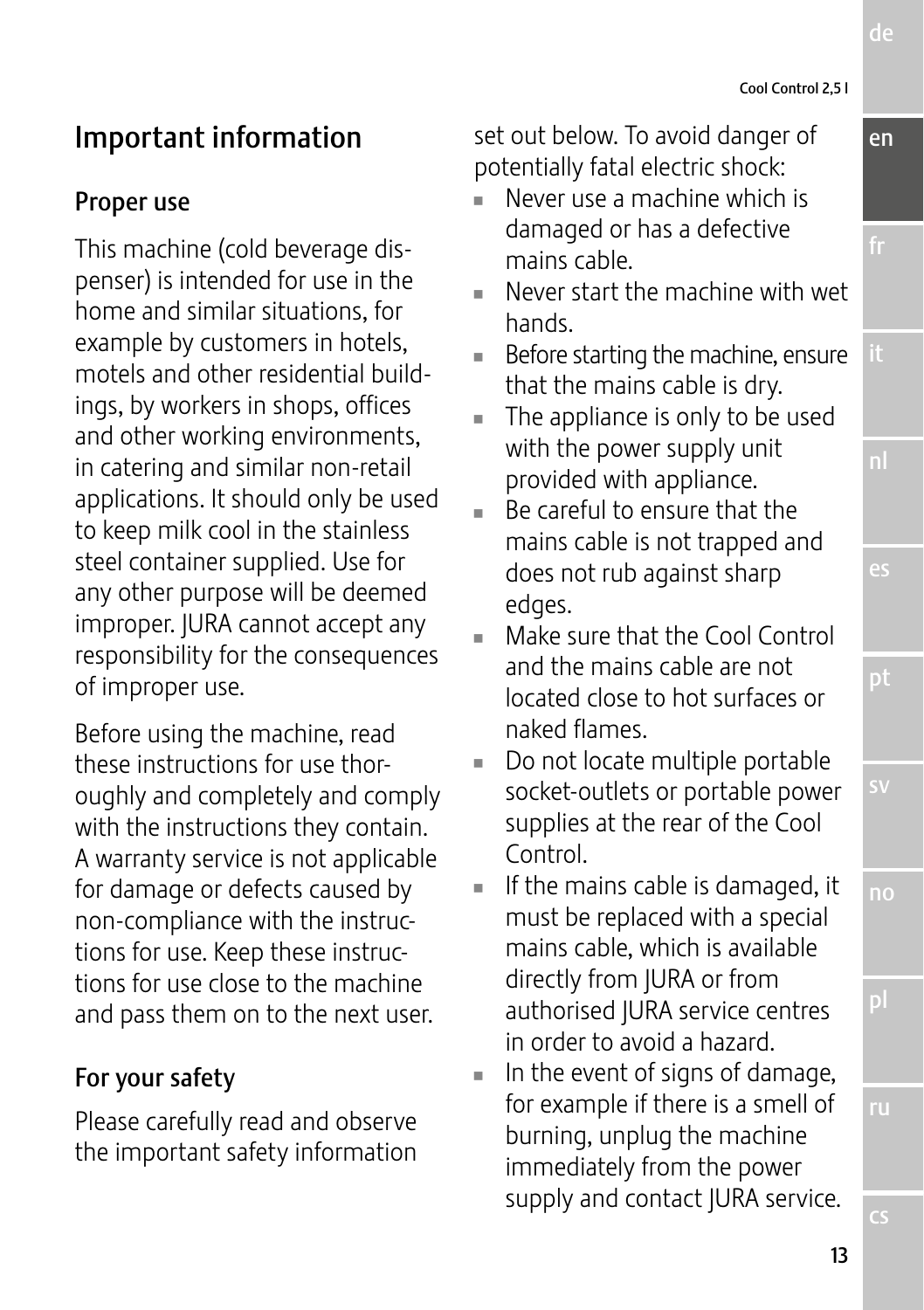$\blacksquare$  Never open and repair the machine yourself. Do not modify the machine in any way that is not described in the instructions for use. The machine contains live parts. Repairs may only be carried out by authorised JURA service centres, using original spare parts and accessories.

A defective machine is not safe and could cause injury or fire. To avoid damage and any associated risk of injury or fire:

- $\blacksquare$  Ensure that the ventilation slots are not covered.
- $\blacksquare$  Never allow the mains cable to loosely hang down. The mains cable could pose a tripping hazard or become damaged.
- **Protect your Cool Control from** environmental influences such as rain, frost and direct sunlight.
- $\blacksquare$  Do not immerse the Cool Control, cable or connections in water.
- Do not put the Cool Control in the dishwasher.
- Switch your Cool Control off before cleaning and disconnect the mains plug. Always wipe the Cool Control with a damp cloth rather than a wet one, and protect it from prolonged exposure to water splash.
- $\blacksquare$  Do not pour the milk you want to cool directly into the machine.

Use the stainless steel container supplied as standard.

- $\blacksquare$  Do not store explosive substances such as spray cans containing flammable propellants in this machine.
- $\blacksquare$  Only connect the machine to the mains voltage in accordance with the information on the rating plate. The rating plate is located on the underside of your Cool Control. Further technical data is given in these instructions for use (see Chapter 6 'Technical Data').
- $\blacksquare$  Only operate the machine when supervised.
- $\blacksquare$  Switch the machine off if you are going to be absent for a long period of time.
- The device is not suitable for continuous operation. Switch off the Cool Control overnight.
- This appliance is not intended for use by persons (including children) with reduced physical, sensory or mental capabilities, or lack of experience and knowledge, unless they have been given supervision or instruction concerning use of the appliance by a person responsible for their safety. Children should be supervised to ensure that they do not play with the appliance. (The above sentences are according to IEC standard.)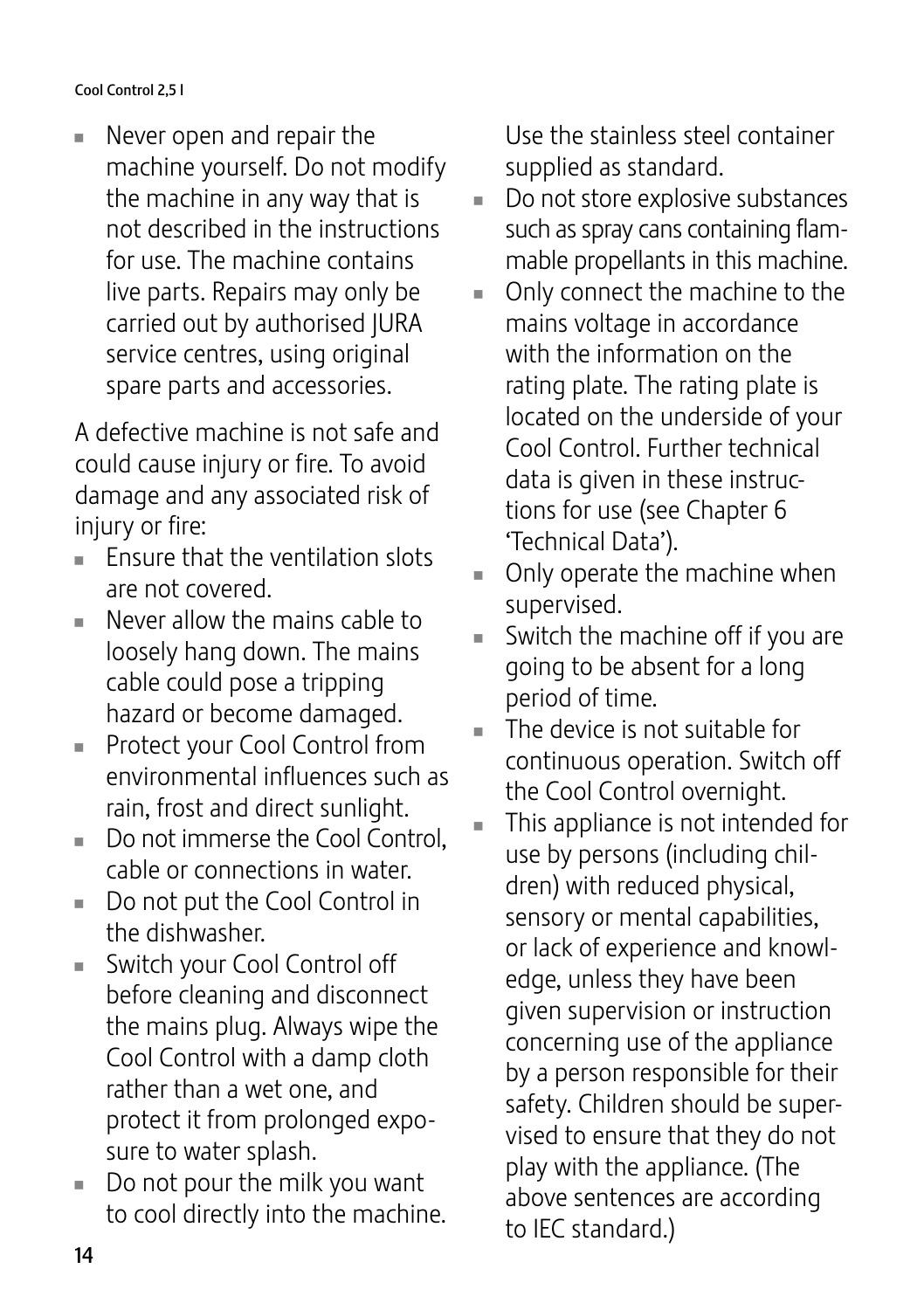15

en

de

nl

es

pt

- $\blacksquare$  This appliance can be used by children aged from 8 years and above and persons with reduced physical, sensory or mental capabilities or lack of experience and knowledge if they have been given supervision or instruction concerning use of the appliance in a safe way and understand the hazards involved. Children shall not play with the appliance. Cleaning and user maintenance shall not be made by children without supervision. Children aged from 3 to 8 years are allowed to load and unload the Cool Control. (The above sentences are according to EN standard.)
- $\blacksquare$  The insulation blowing gas is flammable, when disposing of the Cool Control, do so only at an authorized waste disposal centre. Do not expose to flame.

To avoid contamination of food, please respect the following instructions:

- $\blacksquare$  Opening the cover for long periods can cause a significant increase of the temperature in the compartments of the Cool Control.
- $\blacksquare$  Clean regularly surfaces that can come in contact with food and accessible drainage systems.

If the refrigerating appliance is left empty for long periods, switch off, clean, dry, and leave the cover open to prevent mould developing within the appliance.

1 Preparing and using for the first time

#### Setting up and connecting

When setting up your Cool Control, please note the following:

- Set the machine down on a firm horizontal surface that is not sensitive to water. The built-in scales for calculating the milk level will only work on a firm surface.
- Choose a spot for your Cool Control which is protected against overheating. Ensure that the ventilation slots are not covered.
- On the Cool Control you will find a label 'Insulation Blowing Gas: CYCLOPENTANE'. This gas is only used during the production process to produce insulating foam. No leakage possible. No refill necessary. There is no expiration date.
- In the interests of hygiene, you should use a damp cloth to clean both the inside and outside of your new machine before starting it. Rinse the stainless steel container out thoroughly.

### J WARNING

If the machine is operated with a defective mains cable, there is a danger of potentially fatal electric shock.

- $\blacktriangleright$  Never use a machine which is damaged or has a defective mains cable.
- $\triangleright$  Connect the mains cable to the Cool Control.
- $\blacktriangleright$  Insert the mains plug into a power socket.

no

ru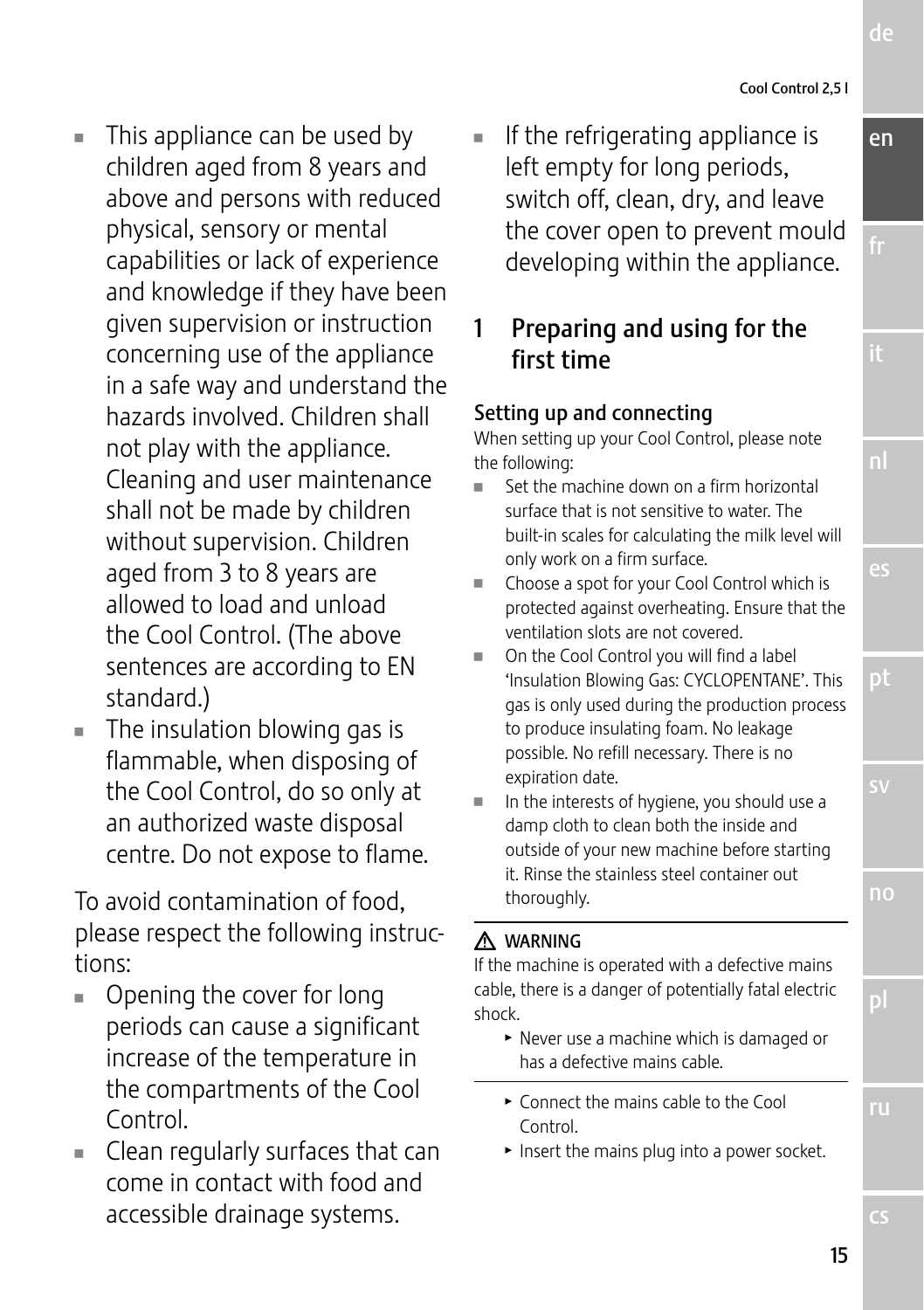## Calibrating the milk level display

The milk level is calculated based on weight. For this reason, you must calibrate the built-in scales.

- $\blacktriangleright$  Remove the stainless steel container with its cover from the Cool Control.
- $\triangleright$  Open the machine cover.
- ► Press the On/Off button  $\circlearrowright$  to switch on the Cool Control.
- $\blacktriangleright$  Press the calibration button for about 3 seconds.

An acoustic signal sound. Calibration is now complete.

## Preparing the stainless steel container

 $\blacktriangleright$  Insert the metal tube into the adapter.



 $\blacktriangleright$  Position the adapter on the edge of the stainless steel container.



# 2 Cooling milk

- $\blacktriangleright$  Insert the stainless steel container into the Cool Control.
- $\blacktriangleright$  Fill the stainless steel container with cold milk.



- Use the cover to close the stainless steel container.
- $\triangleright$  Connect the milk pipe of the coffee machine to the adapter.



- $\mathbf{i}$  To connect the milk pipe to the adapter correctly, the pipe must be fitted with a connector.
	- $\triangleright$  Open the machine cover.
	- Press the On/Off button  $\circlearrowleft$  to switch on the Cool Control.
- $\mathbf{i}$  To save energy, the cooling process stops as soon as the stainless steel container is removed from the Cool Control.
- $\mathbf i$  To switch off the Cool Control, press the On/ Off button  $\circlearrowleft$ .
- $\mathbf{i}$  If you want to shut down the machine, remove the mains plug from the power socket.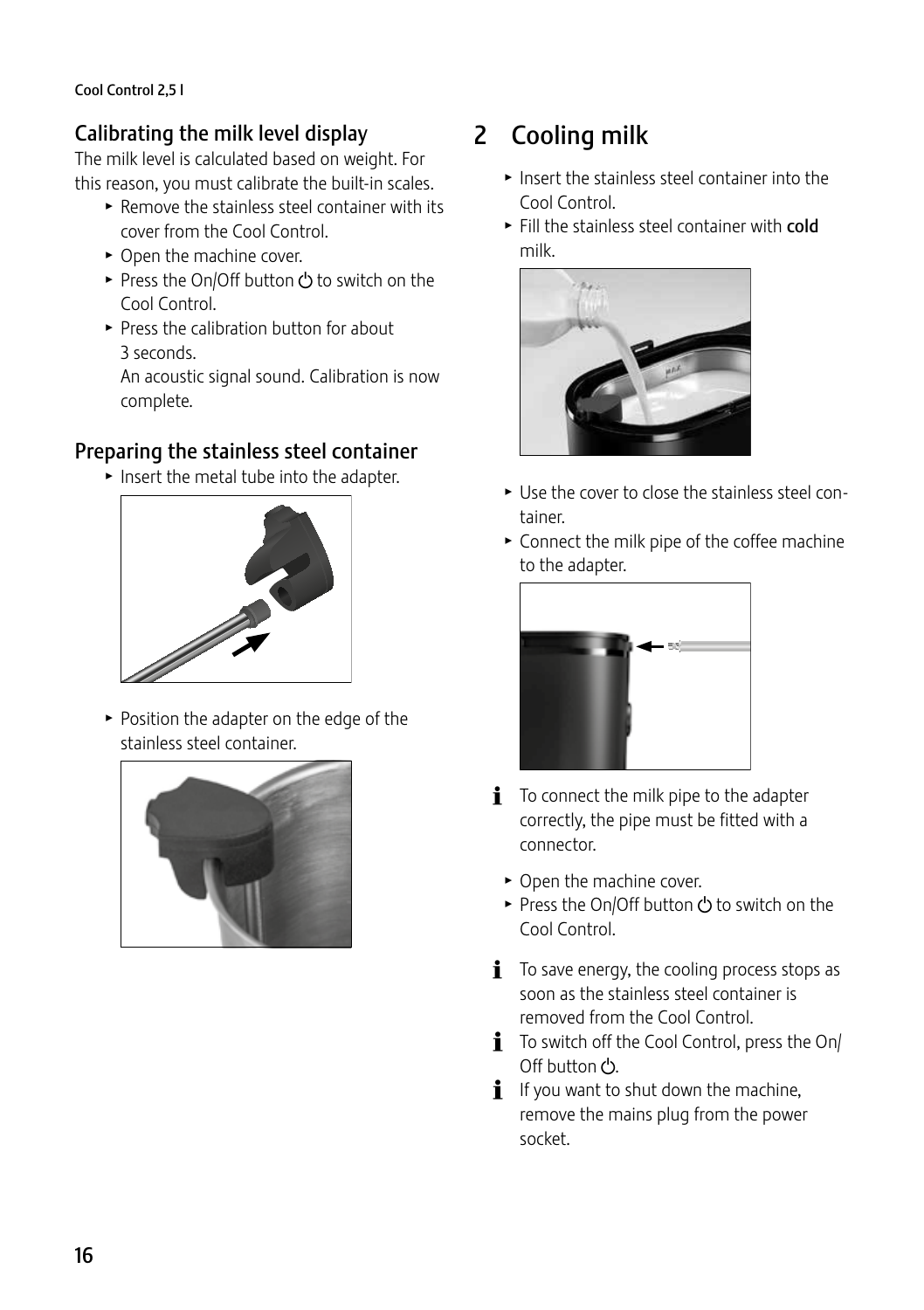ru

de

en

fr

nl

es

pt

sv

no

pl

## Information about using the Cool Control

**i** Do not place anything on top of the Cool Control. This will interfere with the built-in scales for calculating the milk level.

Milk temperature:

- The Cool Control cools the milk up to 25  $^{\circ}$ C below the ambient temperature but not below 4 °C (+/−3 °C). The milk cannot freeze.
- $\blacksquare$  Underneath the machine cover is the milk temperature display. You can choose between °C and °F. To switch between the two displays, press the calibration button.

After preparation, an **acoustic signal** sounds and the milk level display lights up red:

Add cold milk to the stainless steel container.

Information on hygiene when handling milk:

If there is still milk left in the container after use, store it in the fridge. To protect the milk from impurities and odours, use the cover supplied. We recommend following the information on the packaging when storing milk.



- $\blacksquare$  Do not keep filling the container with milk. Milk that has been in the container for a long time can go sour.
- Empty and clean the container and the metal tube after use.

Optional – Connecting the Cool Control to the coffee machine (Bluetooth or WiFi network):

Connecting via Bluetooth: To do this, you need the optionally available Wireless Transmitter from JURA. Your coffee machine must be equipped with the JURA Smart

Connect. This accessory is available from specialised dealers. Please note that you can only connect either the Cool Control or J.O.E.® – your JURA app – to the coffee machine via Smart Connect.

- Connecting via a WiFi network: To do this, equip both your Cool Control and your coffee machine with JURA WiFi Connect. This accessory is available from specialised dealers.
- If the stainless steel container is empty, this is displayed in the coffee machine display.
	- $\mathbf{i}$  If you experience any general problems with the JURA Wireless transmitter / JURA WiFi Connect (e.g. a connection problem), it can be reset to the factory setting. Press the On/Off button  $C$  for approx. 3 sec.

# 3 Cleaning and maintenance

- $\mathbf{i}$  Do not use harsh or abrasive cleaning agents or hard objects to clean the machine. This may damage the machine, the coating of the stainless steel container holder and the stainless steel container.
- **i** The stainless steel container, adapter and metal tube are dishwasher-safe.
	- $\blacktriangleright$  Before cleaning the machine, remove the mains plug from the power socket.
	- $\blacktriangleright$  Clean the inside of the machine with a damp cloth.
	- $\triangleright$  Clean the outside of the machine with a damp cloth.
	- $\blacktriangleright$  Rinse all individual parts thoroughly under running water.

# 4 Calibrating the milk level display

The milk level is calculated based on weight. If the milk fill volume is no longer displayed correctly, you must recalibrate the built-in scales (see chapter 1 'Preparing and using for the first time – Calibrating the milk level display').

17